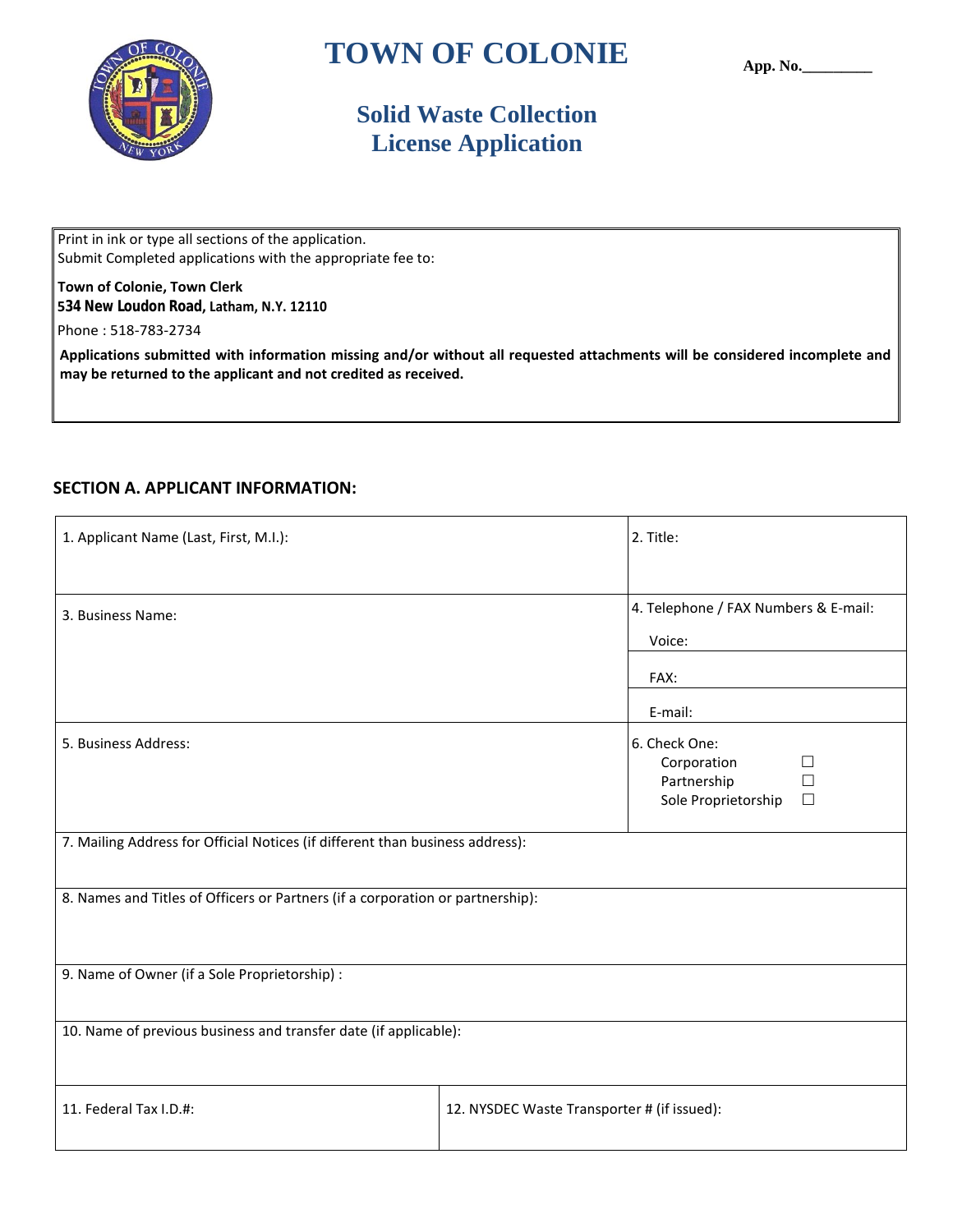### **SECTION B. VEHICLE IDENTIFICATION**

- *1.* The following information is required for **each wheeled vehicle** used for the collection and transportation of solid waste within the Town of Colonie. The vehicles listed must include back-up vehicles. *If more space is needed, please copy this form and add the additional sheet(s).*
- 2. Indicate Owner's Name & Address, if other than Applicant.

| a) Vehicle<br>(Make / Year) |                      |                               | Plate#                         | b) Model $\begin{bmatrix} c \end{bmatrix}$ Truck # $\begin{bmatrix} d \end{bmatrix}$ License $\begin{bmatrix} e \end{bmatrix}$ NYS Registration # f) Body Type |                          |                       | $\left  g \right $ Capacity $\left  h \right $ Gross $\left  i \right $ Owners name and address<br>$($ front loader, etc) $($ Cu. Yards) $\sqrt{$ Weight $\sqrt{$ (If other than applicant) |
|-----------------------------|----------------------|-------------------------------|--------------------------------|----------------------------------------------------------------------------------------------------------------------------------------------------------------|--------------------------|-----------------------|---------------------------------------------------------------------------------------------------------------------------------------------------------------------------------------------|
|                             |                      |                               |                                |                                                                                                                                                                |                          |                       |                                                                                                                                                                                             |
|                             |                      |                               |                                |                                                                                                                                                                |                          |                       |                                                                                                                                                                                             |
|                             |                      |                               |                                |                                                                                                                                                                |                          |                       |                                                                                                                                                                                             |
|                             | -------------------- | ,,,,,,,,,,,,,,,,,,,,,,,,,,,,, | ,,,,,,,,,,,,,,,,,,,,,,,,,,,,,, |                                                                                                                                                                | ________________________ | monomono mono         |                                                                                                                                                                                             |
|                             |                      |                               |                                |                                                                                                                                                                |                          |                       |                                                                                                                                                                                             |
|                             |                      |                               |                                |                                                                                                                                                                |                          |                       |                                                                                                                                                                                             |
|                             |                      |                               |                                |                                                                                                                                                                |                          |                       |                                                                                                                                                                                             |
|                             |                      |                               |                                |                                                                                                                                                                |                          |                       | <u>സാനാവസനസാനാവസനസാ</u>                                                                                                                                                                     |
|                             |                      | ---------------------         |                                |                                                                                                                                                                |                          | --------------------- |                                                                                                                                                                                             |
|                             |                      |                               |                                |                                                                                                                                                                |                          |                       |                                                                                                                                                                                             |
|                             |                      |                               |                                |                                                                                                                                                                |                          |                       |                                                                                                                                                                                             |
|                             |                      |                               |                                |                                                                                                                                                                |                          |                       |                                                                                                                                                                                             |
|                             |                      |                               |                                |                                                                                                                                                                |                          |                       |                                                                                                                                                                                             |
|                             |                      |                               |                                |                                                                                                                                                                |                          |                       |                                                                                                                                                                                             |
|                             |                      |                               |                                |                                                                                                                                                                |                          |                       |                                                                                                                                                                                             |

3. Total number of vehicles: \_\_\_\_\_\_\_\_\_\_

Number of vehicles by type (count each vehicle only once): Front Loaders: \_\_\_\_\_\_ Side Loaders: \_\_\_\_\_\_ Rear Loaders: \_\_\_\_\_

Roll Offs: \_\_\_\_\_\_ Top Loaders: \_\_\_\_\_\_ Open: \_\_\_\_\_

Other: \_\_\_\_\_\_\_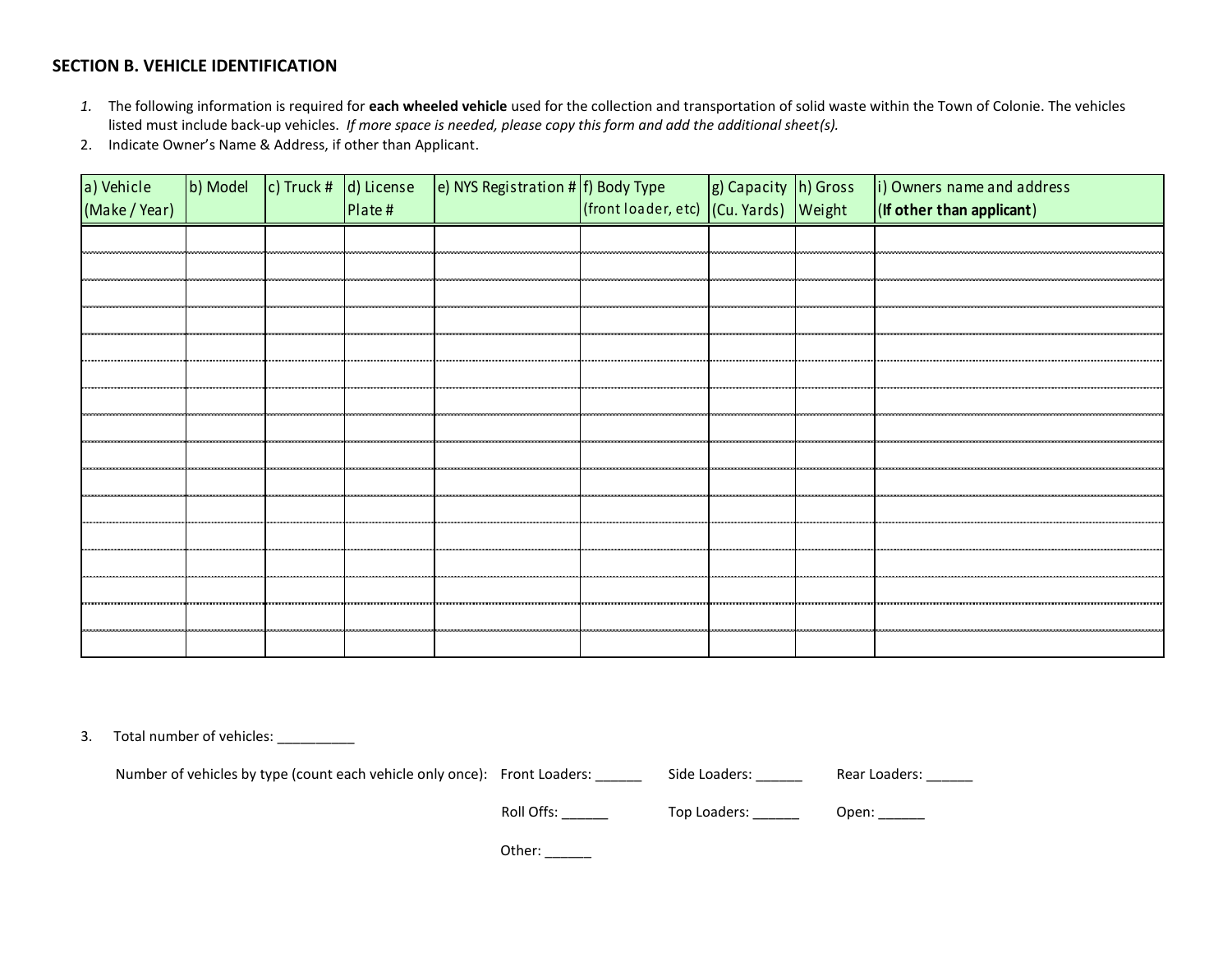## **SECTION C. FEE SCHEDULE**

| <b>Biennial vehicle license fee:</b><br>(\$100 per two year period, per waste vehicle)  | # of Vehicles (        | $\vert x \xi 100.00 \vert = \xi$ |  |  |  |  |
|-----------------------------------------------------------------------------------------|------------------------|----------------------------------|--|--|--|--|
| Biennial solid waste business license fee:<br>(\$500 per two year period, per business) |                        | $\ddot{}$<br>\$500.00            |  |  |  |  |
|                                                                                         | <b>Total Enclosed:</b> | \$                               |  |  |  |  |
| <b>Please Make Check Payable to: Town of Colonie</b>                                    |                        |                                  |  |  |  |  |